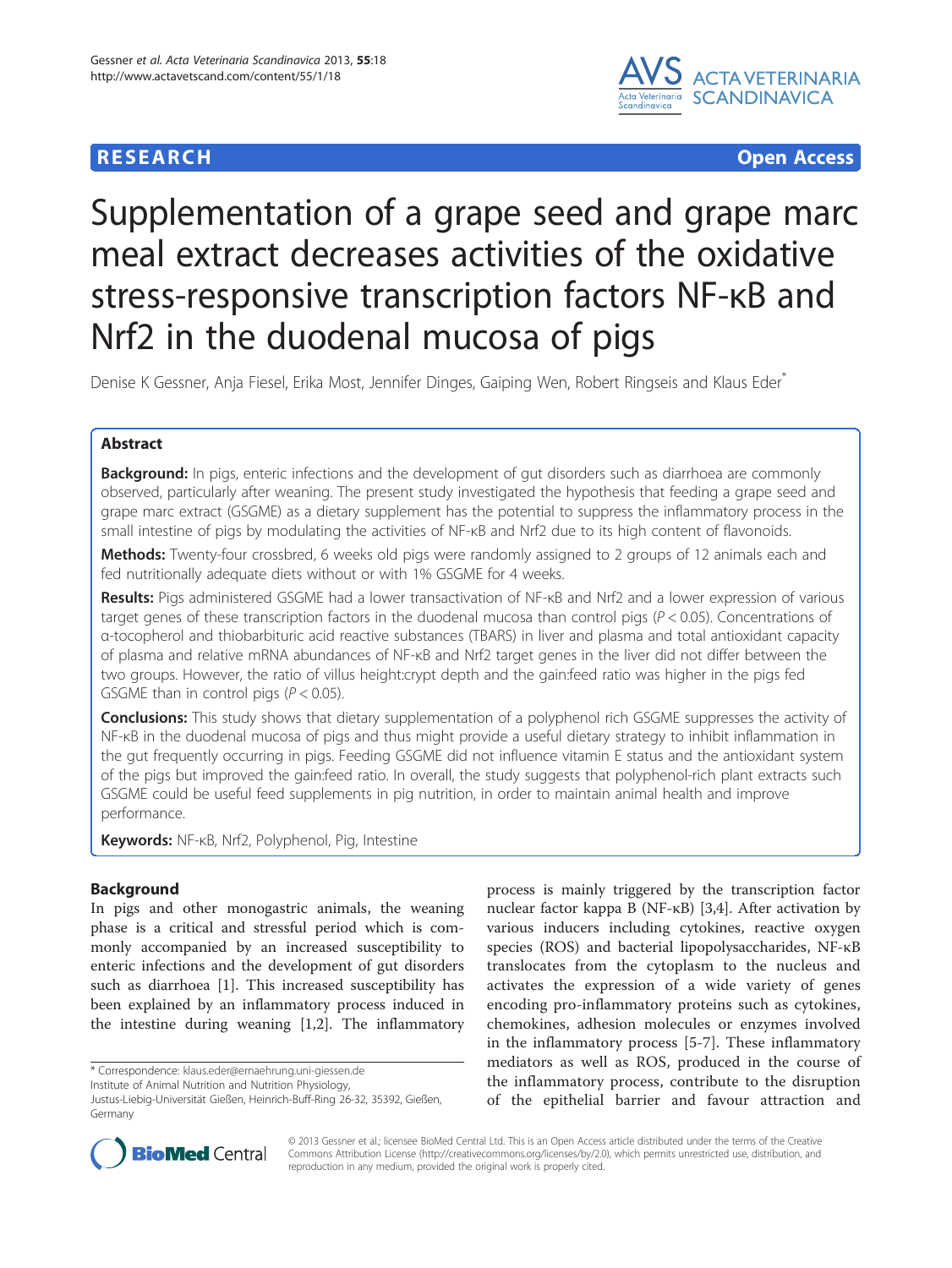migration of other immune cells which enhance the inflammation of the intestine in pigs [[8\]](#page-8-0). As a counterpart of NF-κB, nuclear factor-erythroid 2-related factor-2 (Nrf2) – a redox sensitive transcription factor - plays a protective role in inflammation and responds to proinflammatory stimuli and therefore rescues cells from inflammatory injuries [\[9,10](#page-8-0)]. Nrf2 modulates cellular defense against oxidative and electrophilic insults by rapid induction of antioxidative and phase-II detoxifying enzymes and related stress-response proteins [[11](#page-8-0)]. Under normal conditions, Nrf2 is retained in the cytoplasm by interaction with Kelch-like ECH-associated protein 1 (Keap1). Oxidative stress causes dissociation of Keap1 from Nrf2 which allows Nrf2 to translocate into the nucleus, activating antioxidant and cytoprotective genes by binding to antioxidant response elements (ARE) in the promoter regions of its target genes [[12](#page-8-0)].

Since inflammation of the intestine in piglets not only impairs function and integrity of the gut but also affects growth performance, dietary strategies to inhibit the inflammatory process in the small intestine are in great demand. There is evidence from numerous studies in humans and animals that dietary polyphenols, especially some representatives from the group of flavonoids are able to attenuate inflammation through modulation of the activities of NF-κB and Nrf2 [\[10,13,14\]](#page-8-0). However, the potential anti-inflammatory effects of polyphenols have been scarcely investigated so far in farm animals.

By-products of wine/grape juice processing provide an abundant and inexpensive source of flavonoid compounds. In the present study, we investigated the hypothesis that feeding a grape seed and grape marc extract (GSGME) as a dietary supplement has the potential to suppress the inflammatory process in duodenum of piglets by modulating the activities of NF-κB and Nrf2 due to its high content of flavonoids. In order to assess a possible effect of this feed supplement on the antioxidative status, we also determined tocopherol concentrations, antioxidative capacity and concentrations of lipid peroxidation products in plasma and liver of the pigs.

#### Materials and Methods

#### Animals and diets

Twenty-four (12 male, 12 female) six week old crossbred pigs (Danzucht × Pietrain) were weighed and randomly assigned to two groups of 12 pigs each. The pigs were housed individually in flat-deck pens with controlled temperature  $(23 \pm 2^{\circ}\text{C})$ , relative humidity (50-60%), and light from 06.00 to 19.00. They were given water ad *libitum* from a nipple drinker system during the whole experiment and fed two nutritionally adequate basal diets in phases I (<15 kg body weight) and II (>15 kg body weight), according to the German Society for Nutrition Physiology (GfE) [\[15\]](#page-8-0) for a whole period of 28 days. Composition and nutrient concentration of the diets are shown in Table 1. The GSGME group received the same diet supplemented with 1% of a commercial feed additive consisting of grape seed and grape marc meal  $(Anta<sup>Ox</sup> E, Dr. Eckel GmbH, Niederzissen, Germany).$ The composition of the GSGME (Vitis vinifera L.) was as follows (in g/kg): crude fibre (346), crude protein (110), crude fat (41), crude ash (29). The total polyphenol content was 8.5% according to the manufacturers' specification. To control the feed intake, unconsumed feed was weighed daily. The metabolisable energy of the diet was calculated as recommended by the GfE [[15\]](#page-8-0). Concentration of crude protein in the diets was analysed according to the official German methodology of Verband Deutscher Landwirtschaftlicher Untersuchungs-

Table 1 Composition of the basal experimental diets fed in phase I (body weight <15 kg) and II (body weight >15 kg)

| $\frac{1}{2}$                          |         |                 |  |
|----------------------------------------|---------|-----------------|--|
|                                        | Phase I | <b>Phase II</b> |  |
| Composition (g/kg)                     |         |                 |  |
| Wheat                                  | 381.7   | 406.9           |  |
| Barley                                 | 315     | 302             |  |
| Soy bean meal (44% crude protein)      | 250     | 240             |  |
| Soy oil                                | 15      | 15              |  |
| Mineral and vitamin premix*            | 33.5    | 33.4            |  |
| L-Lysine                               | 2.6     | 1.5             |  |
| DL-methionine                          | 1.0     | 0.5             |  |
| L-threonine                            | 1.2     | 0.7             |  |
| <b>Concentration of nutrients</b>      |         |                 |  |
| Metabolisable energy (MJ/kg) †         | 12.9    | 13.4            |  |
| Dry matter (%) ‡                       | 88.7    | 89.4            |  |
| Crude protein (%) ‡                    | 19.6    | 19.1            |  |
| Crude fibre (%) ‡                      | 5.3     | 4.9             |  |
| Crude fat $(%)$ $\ddagger$             | 3.4     | 4.4             |  |
| Crude ash (%) ‡                        | 4.8     | 5.1             |  |
| Digestible lysine (%) ¥                | 1.16    | 1.05            |  |
| Digestible methionine + cysteine (%) ¥ | 0.62    | 0.57            |  |
| Digestible threonine (%) ¥             | 0.69    | 0.63            |  |
| Digestible tryptophan (%) ¥            | 0.21    | 0.21            |  |

\*The mineral and vitamin premix (Bergin Novamast, Bergophor, Kulmbach, Germany) provided the following per kg diet: 1.34 g lysine, 1,020 FYT phytase, 102 mg iron, 102 mg manganese, 102 mg zinc, 20.4 mg copper, 2.21 mg iodine, 0.44 mg selenium, 13,400 IE vitamin A, 2,244 IE vitamin  $D_3$ , 102 mg vitamin E (α-tocopherol acetate), 2.55 mg vitamin K, 2.55 mg vitamin B<sub>1</sub> 6.8 mg vitamin B<sub>2</sub>, 5.1 mg vitamin B<sub>6</sub>, 34 μg vitamin B12, 34 mg nicotinic acid, 17 mg Ca-D-pantothenic acid, 1 mg folic acid, 136 μg biotin, 340 g choline chloride.

† Calculated according to recommendations of German Society for Nutrition Physiology.

‡ Analysed (mean values of three analyses per diet).

¥ calculated using tabular values from AMINODat<sup>®</sup> 4.0 (Evonik Industries AG, Essen, Germany).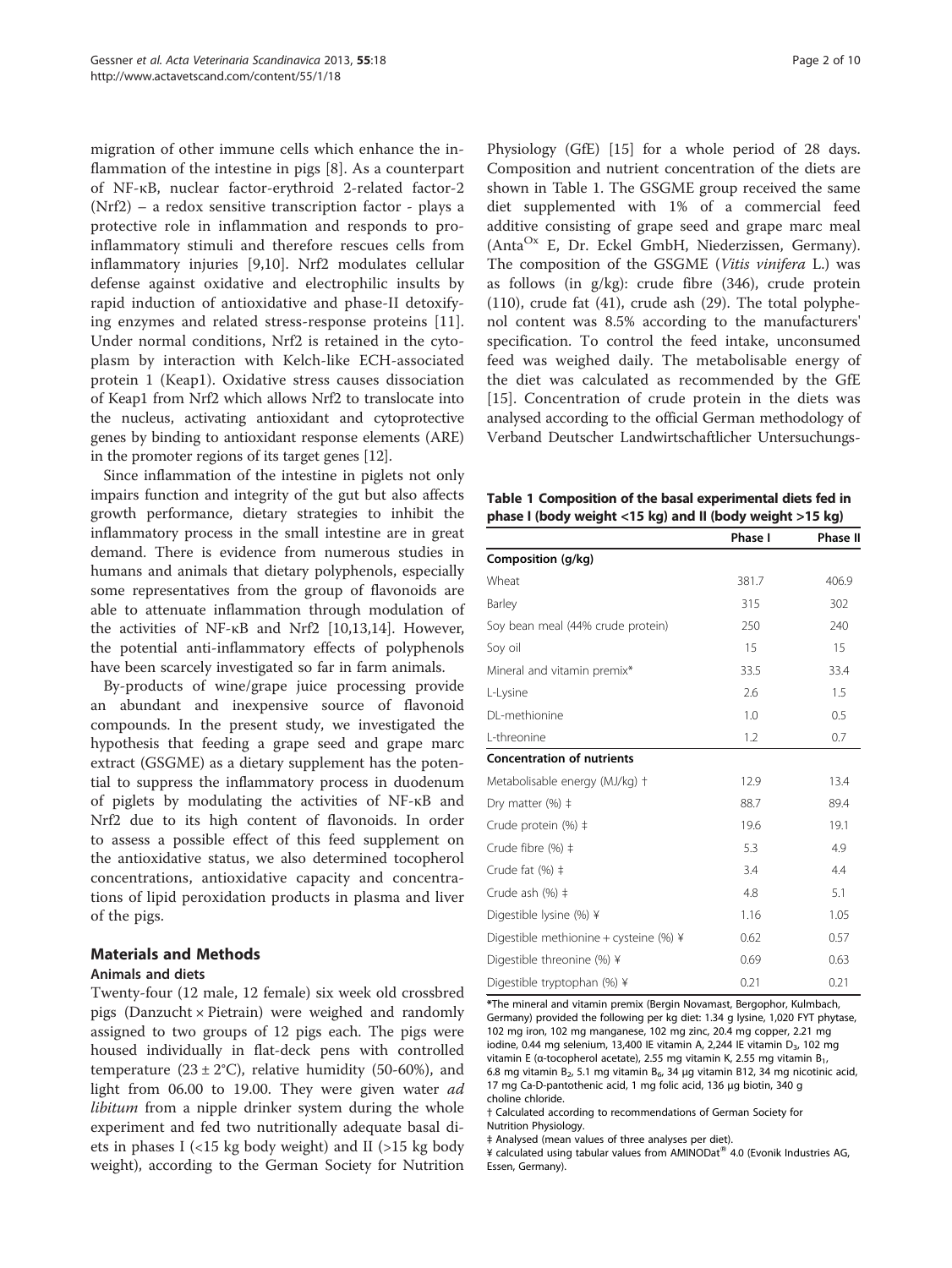und Forschungsanstalten (VDLUFA) [\[16\]](#page-8-0). All experimental procedures described are in strict accordance with the recommendations in the guidelines for the care and use of laboratory animals [\[17\]](#page-8-0) and the Appendix A of European Convention for the Protection of Vertebrate Animals used for Experimental and other Scientific Purposes [\[18\]](#page-9-0). In Accordance with Article 4 par. 3 of the German Animal Welfare Law [[19](#page-9-0)] all animals were humanely killed for scientific purpose approved by the Animal Welfare Officer of the Justus-Liebig-University, JLU No. 506\_AZ.

#### Sample collection

After 4 weeks, body weights of all pigs were recorded and pigs were anaesthesised and exsanguinated for sample collection. Blood samples were collected into heparinised polyethylene tubes. Plasma was obtained by centrifugation of the blood samples (1100 g, 10 min, 4°C) and stored at −20°C. An accurately defined piece of the duodenum was removed and rapidly excised, flushed with a 0.9% sodium chloride solution and cut open longitudinally to scrape off the mucosa with a glass slide. Tissue samples of liver and mucosa were snap-frozen in liquid nitrogen and stored at −80°C pending analysis.

# Trolox equivalent antioxidant capacity (TEAC), concentrations of thiobarbituric acid-reactive substances (TBARS) and α-tocopherol

Trolox equivalent antioxidant capacity was determined in liver and plasma by high performance liquid chromatography (HPLC) with fluorescence detection according to Balz et al. [\[20](#page-9-0)]. In brief, samples of plasma (200 μl) or liver (100 mg) were mixed with 2 ml of 1% pyrogallol (in ethanol) solution and saponified with 300 μl saturated sodium hydroxide solution. This mixture was heated for 30 min at 70°C. Tocopherols were extracted with n-hexane, separated isocratically on a C-18-reversed phase column [Luna C18 (2), Phenomenex, Aschaffenburg, Germany], using methanol as mobile phase and detected by fluorescence (excitation wavelength: 290 nm, emission wavelength: 325 nm).

TBARS were measured in plasma and liver using a modified version of the method of Sidwell et al. [\[21](#page-9-0)]. Sample aliquots were mixed with thiobarbituric acid reagent [thiobarbituric acid  $(8 \text{ g/l})$ /perchloric acid  $(70 \text{ g/l})$ , 2:1  $(v/v)$ ] and heated for 60 min at 95°C. TBARS were extracted with n-butanol and absorption was measured at 532 nm. Concentrations were calculated via a standard curve with 1,1,3,3-tetraethoxypropane and in case of plasma, related to the concentrations of cholesterol plus triglycerides. The concentrations of cholesterol and triglycerides were determined using the enzymatic kits Fluitest<sup>®</sup> CHOL (Cat.-No. 4241) and Fluitest<sup>®</sup> TG (Cat.-No. 5741, Analyticon, Lichtenfels, Germany).

The Trolox equivalent antioxidant capacity of plasma was determined following the protocol of Re et al. (1999). Oxidation of 2,29-azinobis-(3-ethylbenzothiazoline-6-sulfonic acid) (ABTS) with potassium persulfate generates the blue/green radical mono cation ABTS<sup>\*\*</sup> which is reduced in the presence of hydrogen-donating antioxidants including hydrophilic and lipophilic antioxidants. Antioxidants contained in the sample reduce ABTS<sup>\*+</sup> to ABTS and therefore cause decoulorisation proportional to their concentration. The absorbance was measured in a microplate-reader (Infinite<sup>®</sup> M200, Tecan, Germany) at a wavelength of 600 nm and antioxidant capacity of the plasma was calculated against trolox as a standard. TEAC values expressed the mmols of trolox having the antioxidant capacity corresponding to 1.0 mmol of the test substance [\[22\]](#page-9-0).

#### Total RNA isolation, cDNA synthesis and quantitative realtime polymerase chain reaction (qPCR) analysis

Total RNA isolation by TRIzol reagent (Invitrogen, Karlsruhe, Germany) and cDNA synthesis from liver tissue and mucosa were carried out as described recently in detail [\[23\]](#page-9-0). Concentration and purity of total RNA were estimated from the optical density at 260 and 280 nm, respectively. RNA samples were analysed by formaldehyde-agarose gel electrophoresis, and integrity was confirmed by visualisation of 18S and 28S rRNA bands. The mRNA expression of genes was measured by real-time detection PCR using 2 μl cDNA and 18 μl of a mixture composed of 10 μl KAPA SYBR FAST qPCR Universal Mastermix (Peqlab, Erlangen, Germany), 0.4 μl each of 10 mM forward and reverse primers and 7.2 μl DNase/RNase free water in 0.1 ml tubes (Ltf Labortechnik, Wasserburg, Germany).

Gene-specific primer pairs obtained from Eurofins MWG Operon were designed using Primer3 and BLAST with anneling temperatures of about 60°C and mainly intron spanning (Table [2](#page-3-0)). qPCR was performed in a Rotor-Gene 2000 system (Corbett Research, Mortlake, NSW, Australia). To verify the presence of a single PCR product, a melting curve analysis was performed from 50°C to 95°C. To confirm the expected size of the amplificated single product, a 1.5% agarose gel electrophoresis, stained with GelRedTM nucleic acid gel stain (Biotium, Hayward, CA, USA), was used.  $C_t$  values of each amplification curve were obtained using Rotorgene Software 5.0 (Corbett Research, Australia). Expression values of the genes investigated were normalised using the GeNorm normalisation factor according to Vandesompele et al. (2002). To calculate the normalisation factor, all  $C_t$ values were transformed into relative quantification data using the  $2^{-\Delta Ct}$  equation [\[24](#page-9-0)]. The highest relative quantities for each gene were set to 1. From these values, the normalisation factor was calculated as the geometric mean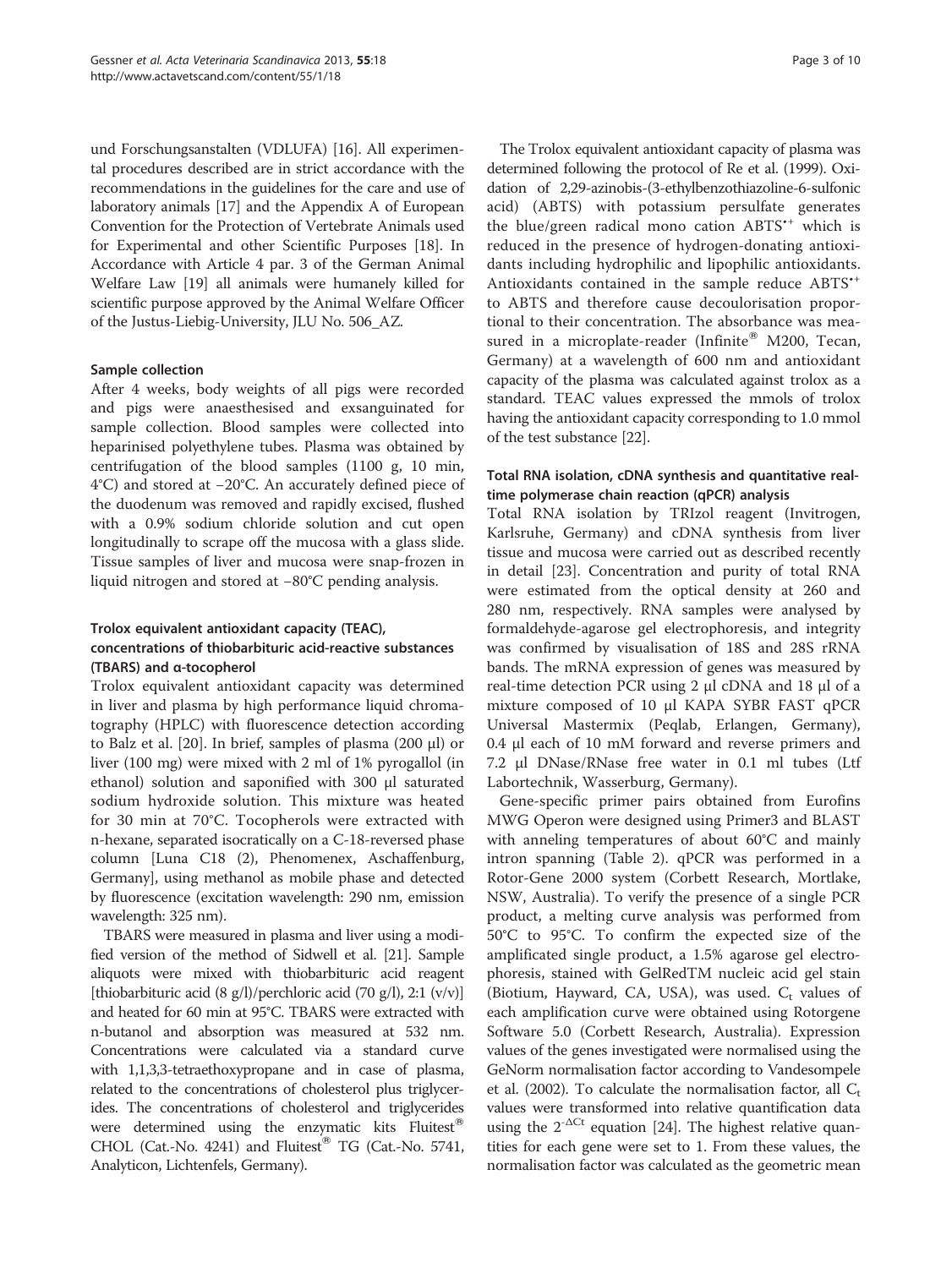# <span id="page-3-0"></span>Table 2 Characteristics of gene-specific primers

| Gene              | Forward primer (from 5' to 3')<br>Reverse primer (from 5' to 3') | PCR product<br>size (bp) | <b>NCBI GenBank</b> |
|-------------------|------------------------------------------------------------------|--------------------------|---------------------|
|                   | Reference genes                                                  |                          |                     |
| ATP5G1            | CAGTCACCTTGAGCCGGGCGA                                            | 94                       | NM_001025218.1      |
|                   | TAGCGCCCCGGTGGTTTGC                                              |                          |                     |
| ACTB              | GACATCCGCAAGCACCTCTA                                             | 205                      | NM_001167795        |
|                   | ACATCTGCTGGAAGGTGGAC                                             |                          |                     |
| GAPDH             | AGGGGCTCTCCAGAACATCATCC                                          | 446                      | AF017079.1          |
|                   | <b>TCGCGTGCTCTTGCTGGGGTTGG</b>                                   |                          |                     |
| GPI               | CACGAGCACCGCTCTGACCT                                             | 365                      | NM_214330.1         |
|                   | CCACTCCGGACACGCTTGCA                                             |                          |                     |
| RPS9              | <b>GTCGCAAGACTTATGTGACC</b>                                      | 327                      | CAA23101            |
|                   | AGCTTAAAGACCTGGGTCTG                                             |                          |                     |
| SDHA              | CTACGCCCCCGTCGCAAAGG                                             | 380                      | DQ402993            |
|                   | AGTTTGCCCCCAGGCGGTTG                                             |                          |                     |
|                   | Target genes                                                     |                          |                     |
| CCL <sub>2</sub>  | GGTCCTTGCCCAGCCAGATGC                                            | 170                      | NM_214214.1         |
|                   | CTGCACAGATCTCCTTGCCCGC                                           |                          |                     |
| CYP1A1            | <b>CTGCCATCTTCTGCCTTGTA</b>                                      | 314                      | NM_214412.1         |
|                   | GCTCTGGCCATTAGAGATCA                                             |                          |                     |
| GPX1              | <b>CTTCGAGAAGTTCCTGGTGG</b>                                      | 232                      | NM_214201.1         |
|                   | CCTGGACATCAGGTGTTCCT                                             |                          |                     |
| HMOX1             | AGCTGTTTCTGAGCCTCCAA                                             | 130                      | NM_001004027.1      |
|                   | CAAGACGGAAACACGAGACA                                             |                          |                     |
| HP                | <b>GTTCGCTATCACTGCCAAAC</b>                                      | 108                      | NM_214000.1         |
|                   | CAGTTTCTCTCCAGTGACCT                                             |                          |                     |
| ICAM1             | CGGTGGCAGCCGTGGCTATC                                             | 208                      | NM_213816.1         |
|                   | <b>TTGATGCAGCCCCGCTCGTC</b>                                      |                          |                     |
| IL <sub>1</sub> B | <b>GTTCTCTGAGAAATGGGAGC</b>                                      | 143                      | NM_214055.1         |
|                   | CTGGTCATCATCACAGAAGG                                             |                          |                     |
| IL8               | <b>ACTTCCAAACTGGCTGTTGC</b>                                      | 120                      | NM_213867.1         |
|                   | GGAATGCGTATTTATGCACTGG                                           |                          |                     |
| IL6               | AGCAAGGAGGTACTGGCAGA                                             | 257                      | NM_001252429.1      |
|                   | <b>GTGGTGGCTTTGTCTGGATT</b>                                      |                          |                     |
| NQO1              | CCAGCAGCCCGGCCAATCTG                                             | 160                      | NM_001159613.1      |
|                   | AGGTCCGACACGGCGACCTC                                             |                          |                     |
| PRDX6             | GGCCGCATCCGTTTCCACGA                                             | 280                      | NM_214408.1         |
|                   | ACTGGATGGCAAGGTCCCGACT                                           |                          |                     |
| SOD <sub>1</sub>  | <b>TCCATGTCCATCAGTTTGGA</b>                                      | 250                      | NM_001190422.1      |
|                   | <b>CTGCCCAAGTCATCTGGTTT</b>                                      |                          |                     |
| SAA               | GGCATCATTCCTCAAGGAAG                                             | 168                      | NM 001044552.1      |
|                   | CTGATCACTTTAGCAGCCCA                                             |                          |                     |
| TNFa              | CATGAGCACTGAGAGCATGA                                             | 170                      | NM_214022.1         |
|                   | CGATAACTTCGAAGTGCAGT                                             |                          |                     |
| TXNRD1            | <b>CTTTACCTTATTGCCCGGGT</b>                                      | 162                      | NM_214154.2         |
|                   | <b>GTTCACCGATTTTGTTGGCC</b>                                      |                          |                     |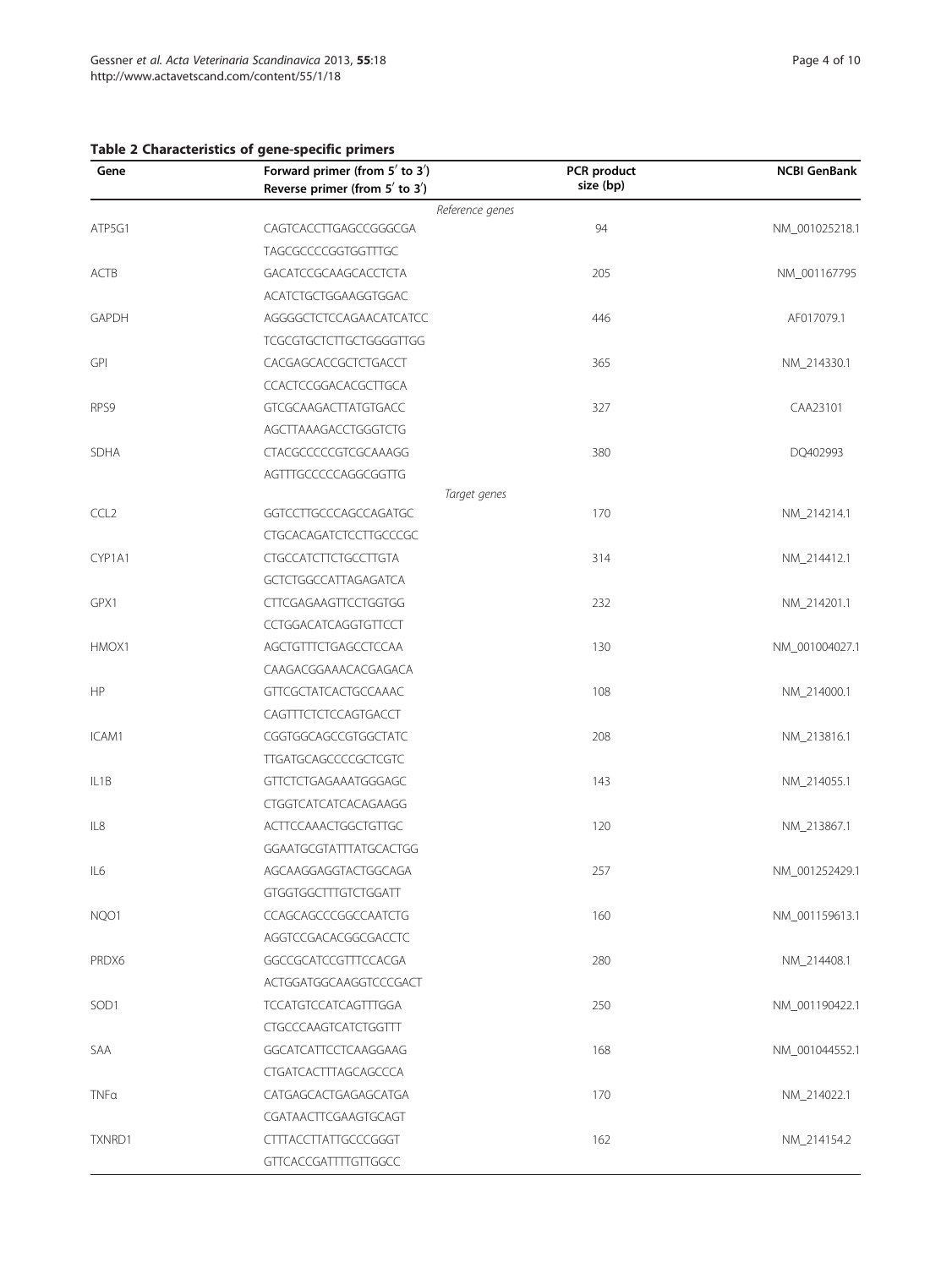of expression data of the three most stable out of six tested potential reference genes in liver and mucosa (Table 3).

## DNA-binding activities of NF-κB and Nrf2 in duodenal mucosa

For the measurement of DNA-binding activities of NF-κB and Nrf2, 200 mg scraped mucosa cells were used to prepare nuclear extracts with a Nuclear Extract Kit (Active Motif, Rixensart, Belgium) according to the manufacturer's protocol. Protein concentrations were determined by the bicinchoninic acid protein assay kit (Interchim, Montluçon, France) with bovine serum albumin (BSA) as standard. 20 μg (NFκB) and 30 μg (Nrf2) of nuclear protein were used to quantify NF-κB and Nrf2 transactivation with the transcription factor assays TransAM™ NFκB and TransAM™ Nrf2 (Active Motif, Rixensart, Belgium) according to the manufacturer's protocol. Oligonucleotides containing the NF-κB consensus site (5'-GGGACTTTCC-3') or an antioxidant response element (ARE, 5'GTCACAGTGACTCAGCAGAATC TG'3) for Nrf2 binding have been immobilised on a 96-well plate. The active forms of NF-κB and Nrf2, contained in the nuclear extracts, specifically bind to these oligonucleotides. 1.25 μg nuclear protein of Nrf2 transfected COS-7 cells or 2.5 μg nuclear protein of stimulated Jurkat cells (NF-κB translocation stimulated with 12-O-Tetradecanoylphorbol-13-acetate and calcium ionophore) were used as positive controls and nuclear extract from untransfected COS-7 cells and unstimulated Jurkat cells were used as negative controls.

Binding activity of the transcription factors to their consensus sequence was detected with specific primary antibodies against DNA bound NF-κB or Nrf2, respectively. Addition of a HRP-conjugated secondary antibody, followed by a developing solution and a stop solution, provides a colorimetric readout which was quantified by measurement of absorbance at 450 nm with a reference wavelength of 655 nm.

#### Table 3 Average expression stability ranking of six candidate reference genes used in liver and duodenal mucosa tissue to their stability score M

|              | Liver       |          |             | Duodenum |
|--------------|-------------|----------|-------------|----------|
| Ranking      | Gene        | M-value* | Gene        | M-value  |
| Most stable  | ATP5G1      | 0.059    | <b>SDHA</b> | 0.066    |
|              | RPS9        | 0.057    | GAPDH       | 0.070    |
|              | <b>SDHA</b> | 0.062    | <b>GPI</b>  | 0.077    |
|              | <b>ACTB</b> | 0.068    | ATP5G1      | 0.078    |
|              | <b>GPI</b>  | 0.074    | ACTB        | 0.086    |
| Least stable | GAPDH       | 0.110    | RPS9        | 0.102    |

\* calculated by the Microsoft Excel-based application GeNorm.

# High-performance thin-layer chromatography (HPTLC) analysis of malvidin 3-glucoside

Anthocyanes from GSGME and diets were extracted with acidic methanol (0.5% of hydrochloric acid in methanol). Anthocyanes from the extracts were separated on HPTLC plates silica gel 60 and a solvent mixture consisting of ethyl acetate/2-butanone/formic acid/ water (7:3:1.2:0.8, v/v/v/v). Quantification of malvidin 3 glucoside was performed by external calibration and absorbance measurement at 530 nm using the TLC Scanner 4 (CAMAG, Muttenz, Switzerland). The concentration of malvidin 3-glucoside was determined in GSGME and in the diets. Analysis in the diets was performed in pooled samples of the diets administered in phases I and II.

## Cryosectioning for light microscopy

A duodenal tissue sample of each pig was removed and fixed in 4% paraformaldehyde (MERCK, Darmstadt, Germany) overnight at 4°C. Samples were washed three times for 10 min with 1xPBS followed by incubation in cryoprotectant 1x PBS solution containing 30% sucrose for 24 h. The fixed tissues were embedded in Tissue-Tek (Hartenstain, Wurzburg, Germany) and cryosectioned on a cryostat microtome (Microme HM 500, MICROM international GmbH, Walldorf, Germany) to 20 μm thickness. The sections were analyzed by light microscopy (Leica DMI 6000B) at 100 $\times$  magnification for calculating the ratio of villus length to crypt depth, which were reported as mean length of 15 well oriented and representative villi and crypts from each pig.

#### Statistical analysis

Means of the two groups were compared by Student's t-test using the Minitab Statistical Software Rel. 13.0 (Minitab, State college, PA, USA). Means were considered significantly different for  $P < 0.05$ . Values in the text are means ± SD.

# Results

## Concentration of malvidin 3-glucoside in GSGME and diets

The concentration of malvidin 3-glucoside, the major anthocyanin in grapes, was  $681 \pm 45$   $\mu$ g/g (n = 3) in the GSGME. The concentration of malvidin 3-glucoside in the diets supplemented with 1% of GSGME (determined in a pooled sample of phase I and phase II diet) was 7.9  $\pm$ 0.4  $\mu$ g/g (n = 3); in the control diet, malvidin 3-glucoside was not detectable  $(<0.1 \mu g/g).$ 

#### Growth performance of the pigs

There was no difference in final body weights, average daily gains, and daily feed intake between the two groups of pigs (Table [4](#page-5-0)). However, the gain:feed ratio was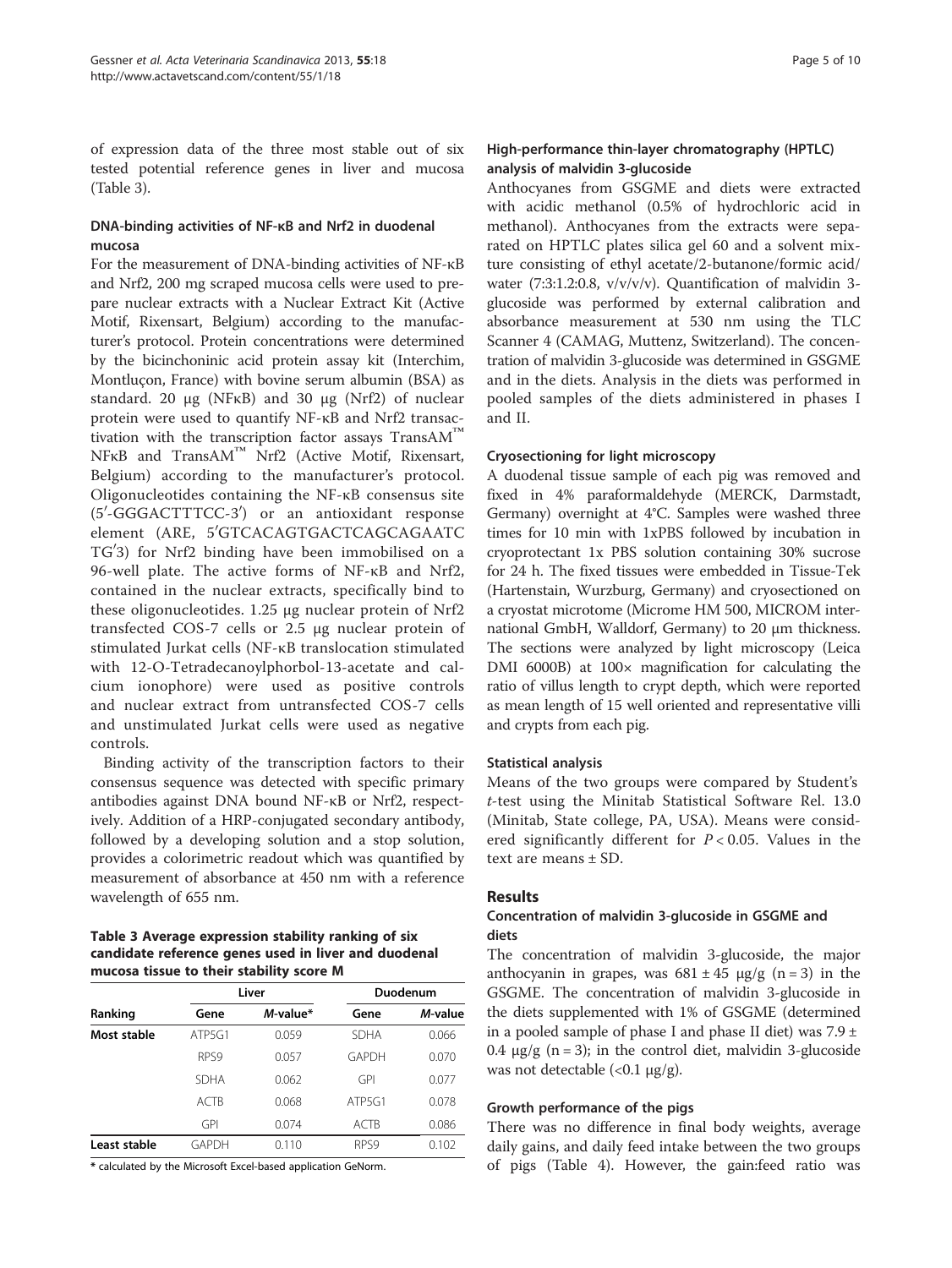<span id="page-5-0"></span>

| Table 4 Growth performance parameters of pigs fed a |  |  |
|-----------------------------------------------------|--|--|
| control diet or a diet supplemented with 1% GSGME   |  |  |

|                                  | Control      | <b>GSGME</b>   |
|----------------------------------|--------------|----------------|
| Initial body weight (kg)         | $11.7 + 0.4$ | $11.5 \pm 0.5$ |
| Final body weight (kg)           | $30.7 + 2.1$ | $31.9 + 1.9$   |
| Daily feed intake (q)            | $1090 + 100$ | $1113 \pm 82$  |
| Daily body weight gain (g)       | $681 + 75$   | $726 + 62$     |
| Gain:feed ratio (q gain/kg feed) | $624 + 24$   | $652 + 29*$    |

Results are shown as mean  $\pm$  SD (n = 12/group). \*Means are significantly different,  $P < 0.05$ .

increased in the group fed the diet containing GSGME compared to the control group  $(P < 0.05$ ; Table 4).

#### Concentrations of α-tocopherol, TBARS and antioxidative capacity

In order to assess the antioxidative status of the pigs, concentrations of α-tocopherol and TBARS (as a measure of lipid oxidation products) in plasma and liver as well as the plasma antioxidant capacity were determined. Concentrations of α-tocopherol and TBARS in plasma and in liver were not different between the two groups of pigs (Table 5). The antioxidative capacity of plasma was also not different between the two groups of pigs (Table 5).

#### Activity of NF-κB and relative mRNA abundances of NF-κB target genes in duodenal mucosa

DNA-binding activity of NF-κB in the duodenal mucosa of the pigs was significantly decreased in the GSGME group compared to the control group ( $P < 0.05$ ; Figure 1). In agreement with a reduced transactivation of NF-κB, pigs fed the diet containing GSGME had lower concentrations of relative abundances of several NF-κB target

#### Table 5 Concentrations of α-tocopherol, TBARS and antioxidative capacity in pigs fed a control diet or a diet supplemented with 1% GSGME

|                                     | Control         | <b>GSGME</b>    |
|-------------------------------------|-----------------|-----------------|
| <b>TBARS</b>                        |                 |                 |
| Liver, nmol/g                       | $26 + 9$        | $79 + 9$        |
| Plasma, nmol/g                      | $0.83 \pm 0.27$ | $0.95 \pm 0.20$ |
| Plasma, mmol/mol lipid <sup>#</sup> | $0.33 \pm 0.06$ | $0.34 \pm 0.05$ |
| a-tocopherol concentration          |                 |                 |
| Liver, nmol/g liver                 | $30 + 10$       | $28 + 2$        |
| Plasma, µmol/L                      | $5.7 + 1.3$     | $5.8 \pm 1.3$   |
| Plasma, mmol/mol lipids#            | $1.9 \pm 0.4$   | $1.9 \pm 0.3$   |
| Antioxidative capacity              |                 |                 |
| Plasma, mM Trolox equivalents       | $319 \pm 31$    | $307 \pm 39$    |

Results are shown as mean  $\pm$  SD (n = 12/group).  $^\#$ Sum of triglycerides and cholesterol.



genes involved in inflammation [intercellular adhesion molecule 1 (ICAM1), chemokine (C-C motif) ligand 2 (CCL2), tumor necrosis factor α (TNFα), interleukin 8 (IL8)] and acute phase response [serum amyloid A (SAA)] in duodenal mucosa than control pigs  $(P < 0.05$ , Figure [2](#page-6-0)). In contrast, relative mRNA abundances of interleukin 6 (IL6), interleukin 1β (IL1B) and haptoglobin (HP), which are also target genes of NF-κB, were not significantly different between both groups (Figure [2\)](#page-6-0).

## Activity of Nrf2 and relative mRNA abundances of Nrf2 target genes in duodenal mucosa

DNA-binding activity of Nrf2 in the duodenal mucosa of the pigs was significantly decreased in the GSGME group compared to the control group ( $P < 0.05$ ; Figure [3](#page-6-0)). In agreement with a reduced transactivation of Nrf2, relative mRNA abundances of the Nrf2 target genes glutathione peroxidase 1 (GPX1), NAD(P)H dehydrogenase, quinone 1 (NQO1), peroxiredoxin 6 (PRDX6), superoxide dismutase 1 (SOD1) and thioredoxin reductase 1 (TXNR1), encoding proteins with antioxidant or cytoprotective functions, in the duodenal mucosa were lower in pigs fed the diet containing GSGME than in control pigs (P < 0.05, Figure [4\)](#page-6-0). In contrast, relative mRNA abundances of cytochrome P450, family 1, subfamily A, polypeptide 1 (CYP1A1) and heme oxygenase 1 (HMOX1), two other Nrf2 target genes considered, in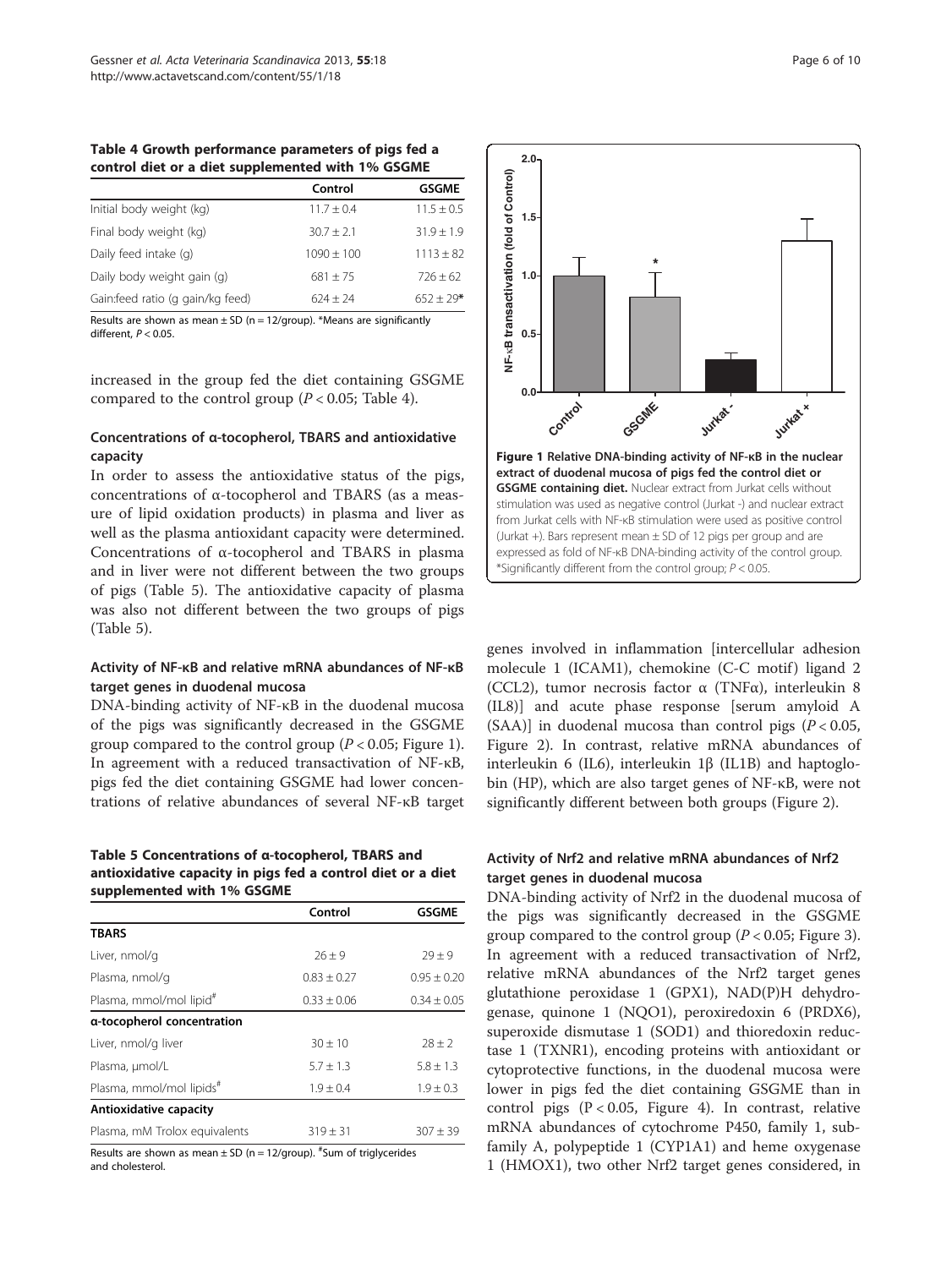<span id="page-6-0"></span>

small intestinal mucosa, did not differ between both groups (Figure 4).

#### Duodenal morphology

Pigs fed the diet containing GSGME had a significantly increased villus height:crypt depth ratio in the duodenum compared to pigs fed the control diet  $(2.11 \pm 0.11)$ versus  $1.94 \pm 0.22$ ;  $P < 0.05$ ).





#### **Discussion**

The major aim of this study was to assess the hypothesis that plant extracts rich in polyphenols are able to inhibit the inflammatory process in the duodenum of pigs. For this purpose, we used GSGME, a by-product of wine/ grape juice processing, as a plant extract rich in flavonoids. The most abundant polyphenols in grape seeds (GS) are gallic acid, catechin, epigallocatechin-3-gallate, epigallocatechin, epicatechin-3-gallate, epicatechin, and proanthocyanidins [[25\]](#page-9-0). Grape marc (GM) contains less procyanidins (with the exception of the procyanidin dimer B1) but contains significant amounts of anthocyanins, such as cyanidine 3-glucoside, malividin 3 glucoside, cyaniding and peonidin, which are absent in GS [\[25\]](#page-9-0). For technical reasons, we were not able to characterise the polyphenol spectrum in the product used. According to the supplier, the total polyphenol content of the GSGME product used was about 8.5%. The high content of polyphenols in this product was confirmed by HPTLC-determination of malvidin 3-glucoside, the quantitative most important pigment in red grape, whose mean concentration was 681 μg/g.

In accordance with the hypothesis underlying this study, we observed that feeding the polyphenol-rich GSGME reduces transactivation of NF-κB in the duodenal mucosa and in turn lowers transcript levels of various NF-κB target genes involved in the inflammatory process. These findings implicate that GSGME exerts anti-inflammatory effects in the duodenum of pigs. Although the study does not directly provide evidence for this, it is likely that the anti-inflammatory effect of the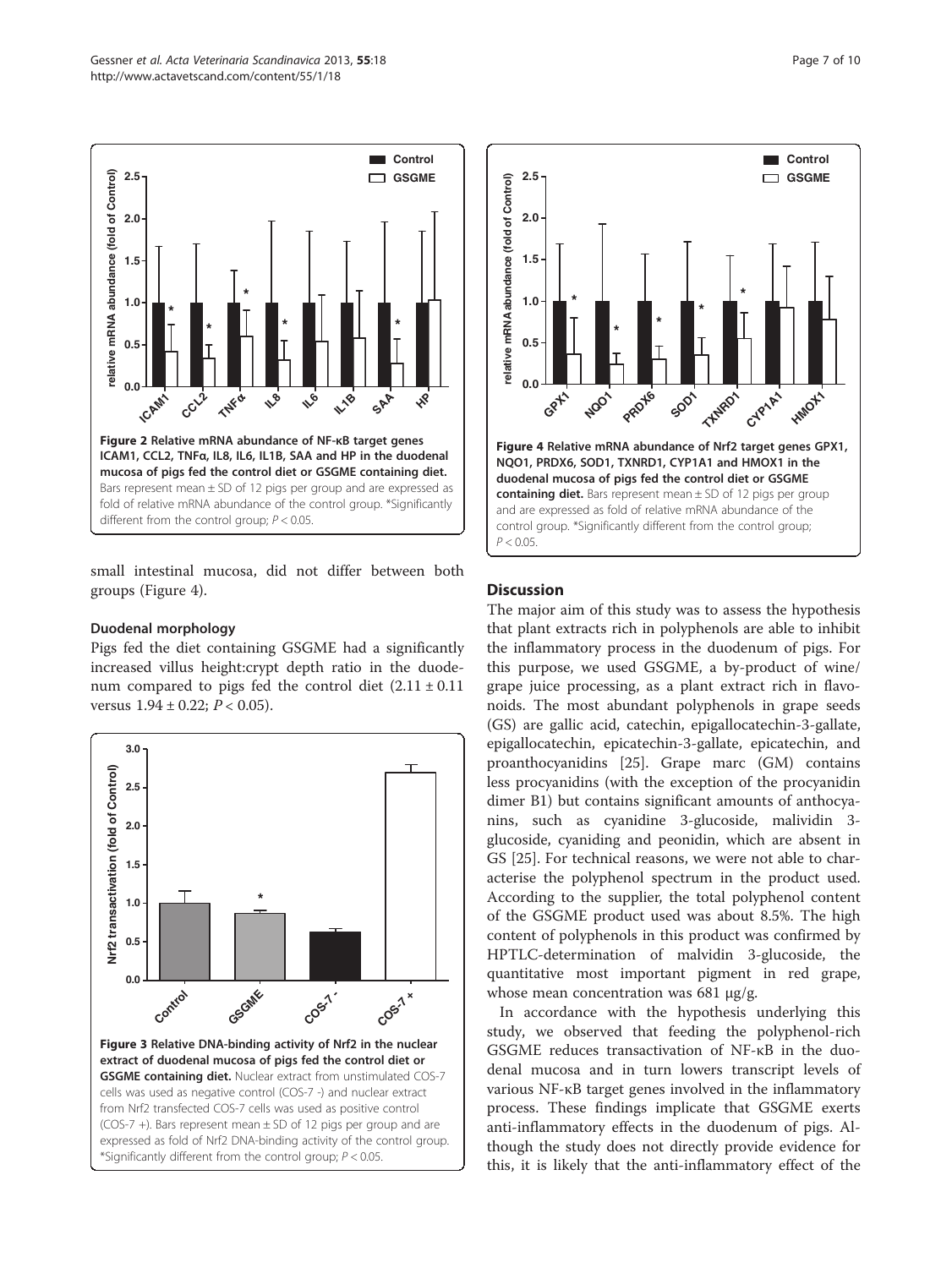plant extract might have been induced by its high content of polyphenols. Thus, this study suggests that feeding of plants rich in polyphenols such as GSGME could provide a useful dietary strategy to suppress the inflammation process in the small intestine frequently occurring in pigs, particularly after weaning. The finding that polyphenols are able to suppress the inflammation process in duodenum of pigs agrees with several in vitro-studies using intestinal epithelial cells and in vivo-studies which were mainly performed in rodent models of acute or chronic colitis [\[26\]](#page-9-0). While most of these studies have been performed with green tea polyphenols, there are also some studies which showed inhibitory effects on the inflammation process of anthocyanins from grapes or GS in either intestinal epithelial cells [[23](#page-9-0),[27](#page-9-0)] or intestine of rats with ulcerative colitis [[28\]](#page-9-0). Based on these findings, supplementation of polyphenols has been even proposed as a complementary medicinal approach for treatment of inflammatory bowel disease [[29\]](#page-9-0). Notably, in the present study, we did not use pigs with an experimentally induced intestinal inflammation due to ethical reasons. Based on the findings in rodent models of acute or chronic intestinal inflammation, we assume that GSGME might exert anti-inflammatory effects also in pigs with an acute intestinal inflammation process.

There are several studies showing that polyphenols have the potential to activate Nrf2 and in turn to enhance the expression of several antioxidative and cytoprotective genes in the small intestine [\[30,31](#page-9-0)]. Surprisingly, in the present study administration of the polyphenol rich GSGME did not increase but even reduced transactivation of Nrf2 and gene expression of several Nrf2 target genes in duodenum. Based on the fact that Nrf2 is activated by either ROS or by pro-inflammatory cytokines [\[32,33\]](#page-9-0), we assume that the inhibition of Nrf2 signalling in the small intestine of pigs administered GSGME was simply due to its strong anti-oxidative and anti-inflammatory properties which might have suppressed the local production of ROS and pro-inflammatory cytokines in the surrounding of intestinal cells.

Several studies have shown that diverse polyphenols, particularly those present in green tea, are able to inhibit NF-κB and to activate Nrf2 in the liver [[10,](#page-8-0)[34\]](#page-9-0). Furthermore, studies exist dealing with the effects of polyphenols from GS or GM on the antioxidant system in the liver, mostly in rats or rabbits [[35-37\]](#page-9-0). However, to our knowledge, less information is available about effects of polyphenols from GS or GM on the signalling pathways in the liver. In order to find out whether feeding GSGME could also have protective effects on the liver, we determined relative mRNA abundances of NF-κB and Nrf2 target genes in the liver of the pigs. However,

no alterations of mRNA abundances of these genes were observed, indicating that feeding GSGME had no effect on NF-κB and Nrf2 signalling in the liver. A low intestinal bioavailability might be one possible reason for the lack of effect in this respect. Although there is only limited information available in the literature regarding the bioavailability of polyphenolic compounds, it has been suggested that the bioavailability of polyphenols might be in the range between 10 and 50%, depending on their chemical structure, the dose applied, the form of application and the species studied [[38](#page-9-0)]. As the absorption of polymeric proanthocyanidins is negligible [[39,40\]](#page-9-0), the bioavailability of total polyphenols of GSGME might be comparably low.

Polyphenols have a great antioxidative potential. Therefore, it has been suggested that feeding diets rich in polyphenols could improve the antioxidative status of plasma and tissues and increase tocopherol concentrations due to a vitamin E-sparing effect [[41](#page-9-0)]. However, the published literature regarding the effects of dietary polyphenols on tocopherol concentrations and the antioxidative status in plasma and tissues is inconclusive. While some studies in rats reported an increase of plasma and tissue tocopherol concentrations by feeding various types of flavonoids [[42-44\]](#page-9-0), other studies observed no effects [[45-47\]](#page-9-0). In pigs, a tocopherol-sparing effect of quercetin has been observed under condition of a low dietary vitamin E concentration [\[48](#page-9-0)]. In contrast, in pigs fed diets with nutritionally adequate vitamin E concentrations, no increases of plasma and tissue tocopherol concentrations by supplementing dietary flavonoids were observed [\[49,50](#page-9-0)]. The study of Wiegand et al. [[50\]](#page-9-0) moreover shows that dietary flavonoids do not alter the expression of hepatic genes involved in transfer of tocopherols into plasma lipoproteins, decomposition and excretion into the bile, meaning that metabolism of vitamin E remained unchanged. The present study confirms that dietary polyphenols from GS and GM do not improve the vitamin E status, and do not improve the antioxidant status of pigs with an adequate supply of dietary vitamin E (of around 100 mg α-tocopherol acetate/kg diet).

In this study, we found that administration of GSGME improves the gain:feed ratio in growing pigs suggesting that either digestibility of nutrients from the diets or intermediary utilisation of nutrients was improved. To our knowledge, there are no other comparable studies in pigs available in the literature dealing with the effects of moderate amounts of dietary grape by-products on the growth of pigs. There are, however, a few studies in broiler chicks showing beneficial effects of polyphenolrich grape products on digestibility of nutrients and feed efficiency. In the study of Viveros et al. [[51\]](#page-9-0), feeding polyphenol-rich grape pomace extract (60 g/kg diet)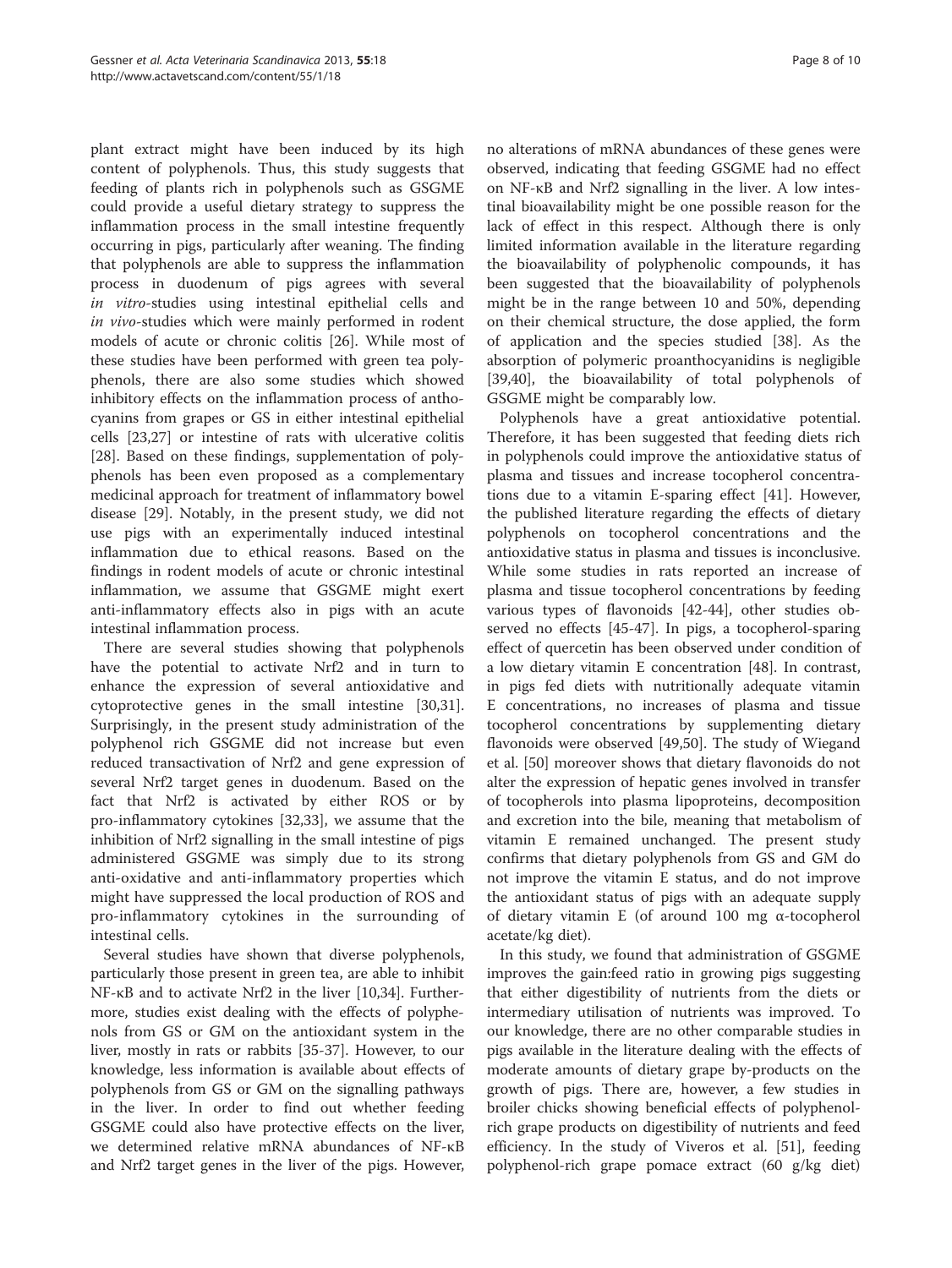<span id="page-8-0"></span>improved the gain:feed ratio in broilers at 21 d of age. In that study, also an increase of the villus height:crypt depth ratio at the jejunum and a shift in the ileal bacterial populations (increase in beneficial bacteria such as Enterococcus, decrease in potential pathogens such as Clostridium) was observed in broilers fed the grape pomace extract. In the study of Brenes et al. [\[52\]](#page-9-0), feeding diets containing 0.6 to 3.6 g GS extract did not improve the gain:feed ratio but improved ileal protein digestibility in 21 d-old broilers. In the study of Wang et al. [\[53](#page-9-0)], administration of a GS proanthocanidin extract lowered mortality and increased growth in broilers infected with E. tenella. Weaning in pigs is associated with a strong decrease in the villus height:crypt depth ratio in the small intestine which in turn leads to a reduced digestive capacity [[54\]](#page-9-0). Interestingly, the present study is in agreement with the broiler study of Viveros et al. [\[51](#page-9-0)] in observing an increased villus height:crypt depth ratio in the small intestine by feeding a polyphenol rich GS by-product. It is assumed that an increased villus height leads to an improvement of digestive and absorptive function of the intestine as a result of increased absorptive surface, expression of brush border enzymes and nutrient transport systems [[54](#page-9-0),[55](#page-9-0)]. Thus, although we did not determine the digestibility of nutrients in this study, it is possible that the increase in the gain:feed ratio of pigs administered GSGME was due to an improvement of the digestibility of nutrients. Based on the observations in broilers [[51\]](#page-9-0), the effects on the microflora could contribute to the beneficial effects of GSGME.

#### Conclusions

In conclusion, the present study shows that oral administration of a polyphenol rich GSGME suppresses the activity of NF-κB in small intestine of pigs and thus might provide a useful dietary strategy to inhibit inflammation in the gut frequently occurring in pigs, particularly after weaning. Feeding GSGME did not influence vitamin E status and the antioxidant system of the pigs but improved the gain:feed ratio in the pigs. In overall, the study suggests that polyphenol-rich plant extracts such as GSGME could be useful feed supplements in pig nutrition, in order to improve both animal health and performance.

#### Abbreviations

ARE: Antioxidant response element; CCL2: Chemokine (C-C motif) ligand 2; CYP1A1: Cytochrome P450, family 1, subfamily A, polypeptide 1; GPX1: Glutathione peroxidase 1; GSGME: Grape seed and grape marc meal extract; HMOX1: Heme oxygenase 1; HP: Haptoglobin; HPTLC: Highperformance thin layer chromatography; ICAM1: Intercellular adhesion molecule 1; IL: Interleukin; Keap-1: Kelch-like ECH-associated protein 1; Nrf2: Nuclear factor erythroid 2-related factor 2; NF-κB: Nuclear factor kappa B; NQO1: NAD(P)H dehydrogenase, quinone 1; PRDX6: Peroxiredoxin 6; ROS: Reactive oxygen species; SAA: Serum amyloid A; SOD1: Superoxide dismutase 1; TEAC: Trolox equivalent antioxidant capacity;

TBARS: Thiobarbituric acid-reactive substances; TXNRD1: Thioredoxin reductase 1.

#### Competing interests

The authors declare that they have no competing interests.

#### Authors' contributions

DKG participated in the study design and development of hypotheses. acquisition of the data, statistical analyses, interpretation of results and writing of the manuscript. AF, EM, JD, GW and RR performed laboratory analyses and statistics. KE participated in the study design and development of hypotheses, interpretation of results, and writing the manuscript. All authors have read and approved the final manuscript.

#### Acknowledgement

Thanks to O. Urmann and G. Morlock, Food Science, JLU Giessen, Germany, for HPTLC analysis of malvidin 3-glucoside in GSGME and diets.

#### Received: 26 November 2012 Accepted: 24 February 2013 Published: 2 March 2013

#### References

- 1. Pié S, Lallès JP, Blazy F, Laffitte J, Sève B, Oswald IP: Weaning is associated with an upregulation of expression of inflammatory cytokines in the intestine of piglets. J Nutr 2004, 134:641–647.
- 2. Kelly D, Smyth JA, McCracken KJ: Digestive development of the earlyweaned pig. Br J Nutr 1991, 65:181–188.
- 3. Rogler G, Brand K, Vogl D, Page S, Hofmeister R, Andus T, Knuechel R, Baeuerle PA, Schölmerich J, Gross V: Nuclear factor kappaB is activated in macrophages and epithelial cells of inflamed intestinal mucosa. Gastroenterology 1998, 115:357–369.
- 4. Barnes PJ, Karin M: Nuclear factor-κB: a pivotal transcription factor in chronic inflammatory diseases. N Engl J Med 1997, 336:1066–1071.
- 5. Sica A, Dorman L, Viggiano V, Cippitelli M, Ghosh P, Rice N, Young HA: Interaction of NF-kappaB and NFAT with the interferon-gamma promoter. J Biol Chem 1997, 1997(272):30412–30420.
- 6. Hiscott J, Marois J, Garoufalis J, D'Addario M, Roulston A, Kwan I, Pepin N, Lacoste J, Nguyen H, Bensi G: Characterization of a functional NF-kappa B site in the human interleukin 1 beta promoter: evidence for a positive autoregulatory loop. Mol Cell Biol 1993, 13:6231–6240.
- 7. Shakhov AN, Collart MA, Vassalli P, Nedospasov SA, Jongeneel CV: Kappa Btype enhancers are involved in lipopolysaccharide-mediated transcriptional activation of the tumor necrosis factor alpha gene in primary macrophages. J Exp Med 1990, 171:35-47.
- 8. Ben-Neriah Y, Schmidt-Supprian M: Epithelial NF-κB maintains host gut microflora homeostasis. Nat Immunol 2007, 8:479–481.
- 9. Chen XL, Dodd G, Thomas S, Zhang X, Wasserman MA, Rovin BH, Kunsch C: Activation of Nrf2/ARE pathway protects endothelial cells from oxidant injury and inhibits inflammatory gene expression. Am J Physiol Heart Circ Physiol 2006, 290:H1862–H1870.
- 10. Rahman I, Biswas SK, Kirkham PA: Regulation of inflammation and redox signaling by dietary polyphenols. Biochem Pharmacol 2006, 72:1439-1452.
- 11. Lee JM, Johnson JA: An important role of Nrf2-ARE pathway in the cellular defense mechanism. J Biochem Mol Biol 2004, 37:139-143.
- 12. Niture SK, Kaspar JW, Shen J, Jaiswal AK: Nrf2 signaling and cell survival. Toxicol Appl Pharmacol 2010, 244:37–42.
- 13. Patel R, Maru G: Polymeric black tea polyphenols induce phase II enzymes via Nrf2 in mouse liver and lungs. Free Radic Biol Med 2008, 44:1897–1911.
- 14. Yang F, de Villiers WJ, McClain CJ, Varilek GW: Green tea polyphenols block endotoxin-induced tumor necrosis factor-production and lethality in a murine model. J Nutr 1998, 128:2334–2340.
- 15. German Society for Nutrition Physiology (GfE): Empfehlungen zur Energieund Nährstoffversorgung von Schweinen. Frankfurt am Main, Germany: DLG-Verlag; 2006.
- 16. Bassler R, Buchholz H: Methodenbuch Band III. In Die chemische Untersuchung von Futtermitteln, 3. Ergänzungslieferung. Darmstadt: VDLUFA-Verlag; 1993.
- 17. Committee for the Update of the Guide for the Care and Use of Laboratory Animals: Guide for the Care and Use of Laboratory Animals. eightth edition. Washington, D.C: National Academy Press; 1996.